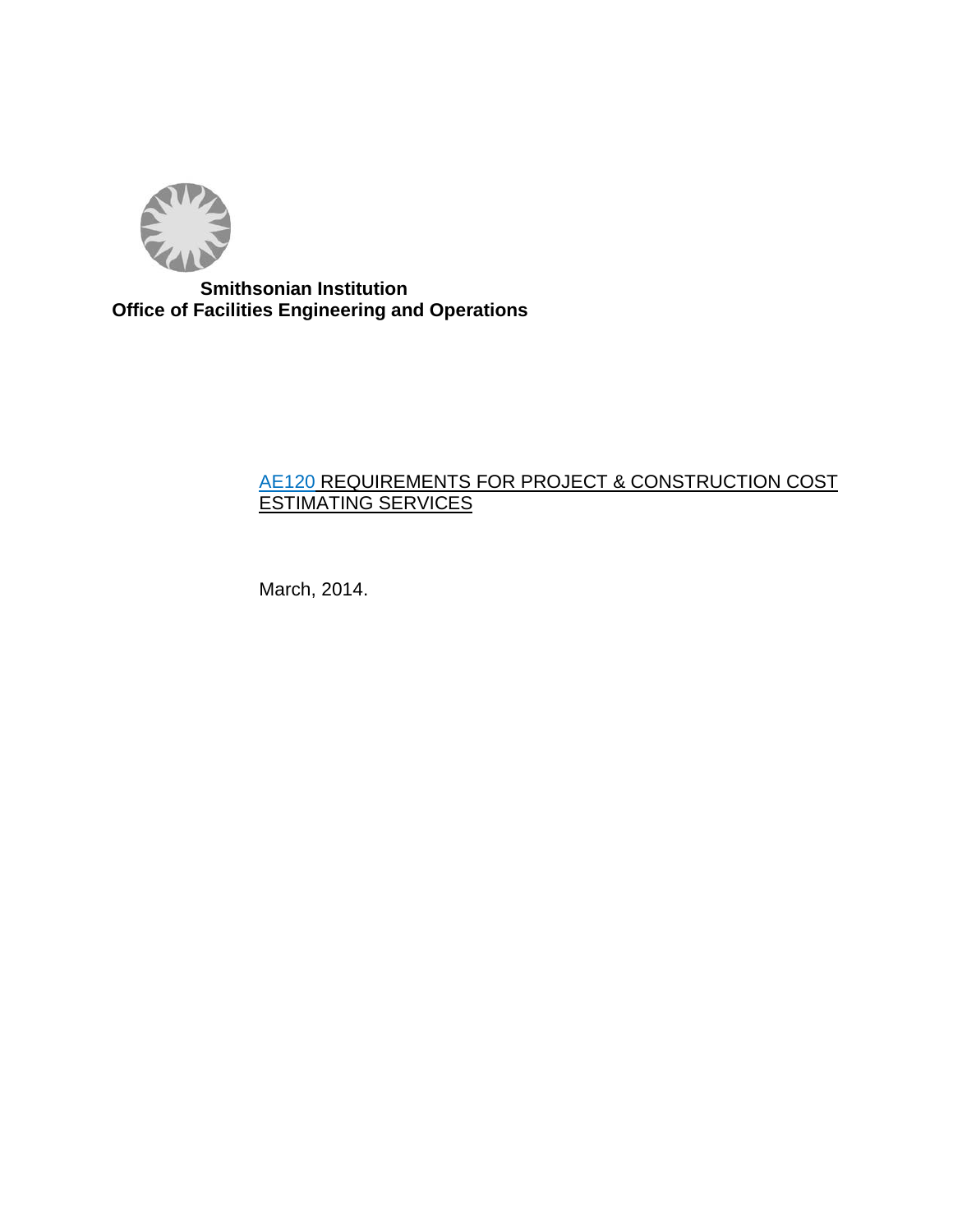# **PROJECT & CONSTRUCTION COST ESTIMATING REQUIREMENTS**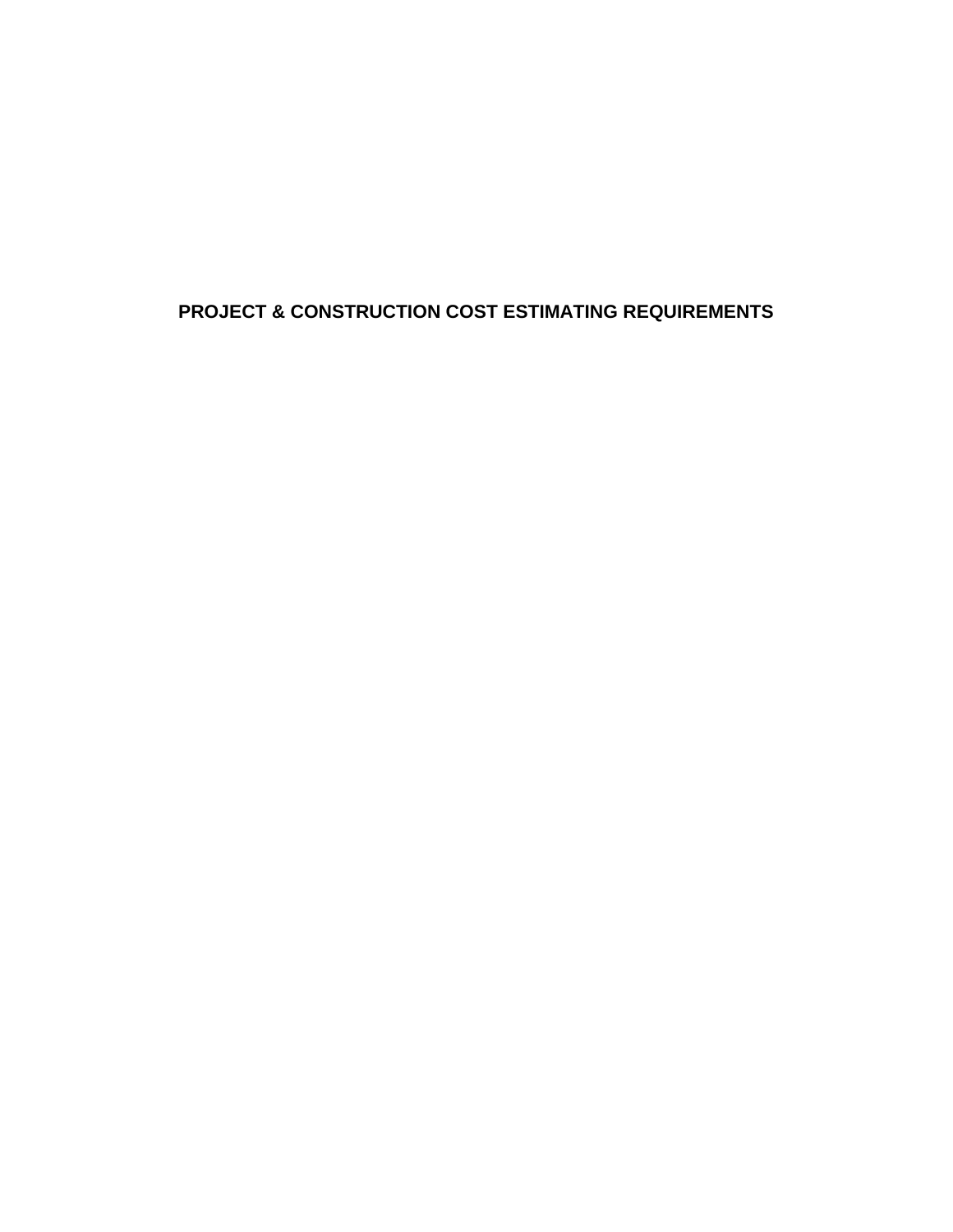| <b>Overview</b>     |                                                                                                                                                                                                                                                                                                                                      |                |  |
|---------------------|--------------------------------------------------------------------------------------------------------------------------------------------------------------------------------------------------------------------------------------------------------------------------------------------------------------------------------------|----------------|--|
| <b>Introduction</b> | This document supplements the Smithsonian Institution Office of<br>Facilities Engineering and Operations (OFEO) AE110 Standard<br>Requirements for A/E Services. It describes the background, policies<br>and procedures for estimating construction costs and budgets.                                                              |                |  |
| Goal                | The goal of this document is to facilitate OFEO's review of budgets<br>and estimates by establishing standard guidelines and formats for cost<br>estimating for use by A/E's and other contractors.                                                                                                                                  |                |  |
| <b>Objectives</b>   | This document will help the reader to:<br>• understand the different kinds of budgets and estimates used by<br><b>OFEO</b><br>• understand construction contract types issued by the Smithsonian<br>• understand construction estimate cost factors<br>• OFEO requirements for construction estimate submissions and<br>deliverables |                |  |
| <b>Contents</b>     | The following topics are covered in this document.                                                                                                                                                                                                                                                                                   |                |  |
|                     | <b>Topic</b>                                                                                                                                                                                                                                                                                                                         | Page           |  |
|                     | Overview                                                                                                                                                                                                                                                                                                                             | 1              |  |
|                     | <b>General Information</b>                                                                                                                                                                                                                                                                                                           | $\overline{2}$ |  |
|                     | <b>Types of Cost Estimates</b>                                                                                                                                                                                                                                                                                                       | 3              |  |
|                     | <b>Estimate Cost Factors</b>                                                                                                                                                                                                                                                                                                         | 5              |  |
|                     | <b>Estimate Formats and Procedures</b>                                                                                                                                                                                                                                                                                               | 8              |  |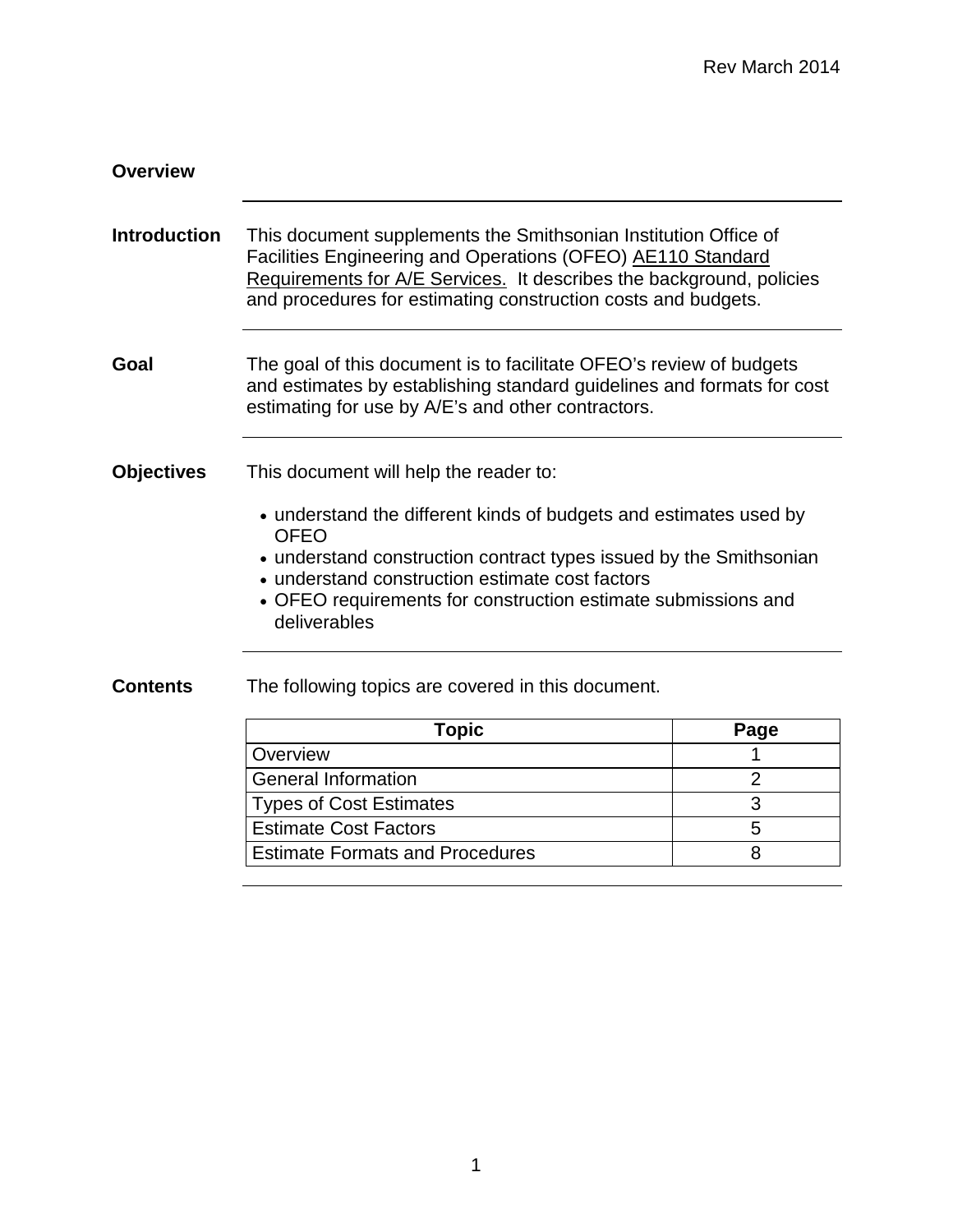# <span id="page-3-0"></span>**General Information**

| <b>Purpose</b>                                      | Estimates are prepared to provide accurate cost assessments for total<br>project and construction costs. Some specific purposes of estimates<br>are:                                                                                                                                                                                                                                                                                                                                                                                                                                                                                                                                                                            |
|-----------------------------------------------------|---------------------------------------------------------------------------------------------------------------------------------------------------------------------------------------------------------------------------------------------------------------------------------------------------------------------------------------------------------------------------------------------------------------------------------------------------------------------------------------------------------------------------------------------------------------------------------------------------------------------------------------------------------------------------------------------------------------------------------|
|                                                     | • to ensure project costs are within the authorized dollar amount<br>• as a comparison of costs on previously constructed facilities<br>• to compile a record of historical costs<br>• to establish the "design to cost" limits for the Architect/Engineer<br>(A/E)<br>• to provide a means of cost control during design<br>• to determine the necessity and extent for bid alternates<br>• as a standard of comparison for bids/offers prior to award of the<br>construction contract<br>• as a comparison for evaluating the schedule of values submitted by<br>the Contractor<br>• to evaluate the availability of funding for proposed Change Orders<br>• as a basis for negotiation for bids, offers, and other proposals |
| <b>The</b><br><b>Smithsonian</b><br><b>Estimate</b> | In compliance with the Federal Acquisition Regulations (FAR), an<br>independent estimate of construction costs, the "Smithsonian<br>Estimate," or "Independent Government Estimate" is required for all<br>contracting actions exceeding \$100,000. The IGE must be prepared<br>and provided to the Smithsonian's Contracting Officer prior to bid/offer<br>opening or negotiations with the Construction Contractor. This<br>estimate is prepared by, or at the direction of the Office of Planning<br>Design and Construction (OPDC), Facility Investment and Cost<br>Engineering Branch (FICE).                                                                                                                              |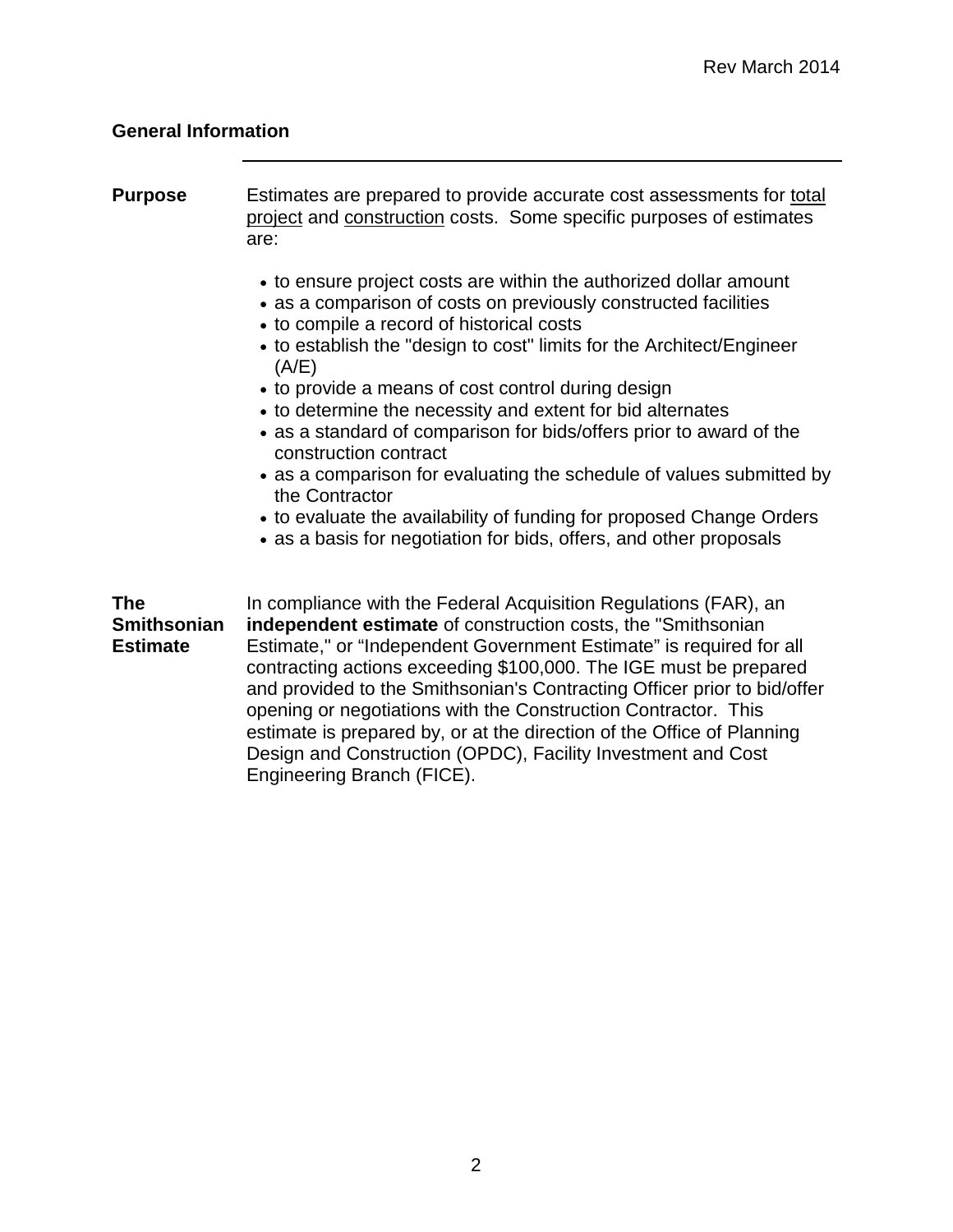<span id="page-4-0"></span>**SI Construction Contracts** The Smithsonian Institution generally utilizes the FIXED PRICE contracting method for construction, in either of the following formats or in combination:

- Lump Sum Basis: a lump sum dollar amount is paid for the total work or defined parts of the work, such as bid alternates.
- Unit Price Basis: a unit price is paid for a specified quantity of work units.

The SI's budget is provided in the AE100 Scope of Work and may be adjusted throughout the Project. Evaluations of SI's budget, the preliminary estimate and updated milestone estimates prepared by the A/E, represent the A/E's judgment as a design professional. It is recognized, however, that neither the A/E nor SI has control over the cost of labor, materials or equipment; the Contractor's methods of determining bid prices; or competitive bidding, market or negotiating conditions

### **General**

The Federal Acquisition Regulation (FAR) 36.203 requires that every Government Estimate be prepared as though the Government were a prudent and well equipped contractor estimating the project. Therefore, all costs which a prudent, experienced contractor would expect to incur must be included in project cost estimates. This philosophy prevails throughout the entire project cycle from programming to completion of construction. Each estimate should be developed as accurately as possible, in as much detail as can be assumed, and based upon the best information available. A listing of known facts, construction tasks and supplemental judgments form the basis of the estimate at each stage of design. This provides a realistic approach to estimating and it creates a history of project cost development. This objective is to be maintained at all stages of the project. The cost estimate will in all aspects represent the "fair and reasonable" cost to the Government.

**Cost Estimating Consultant:** All estimates submitted for the project must be prepared independently of the design team by a skilled and experienced professional estimating company external to and not under the jurisdiction of that design team. The SI shall maintain oversight of the development of the A/E's construction estimates and cost control requirements.

**Site Visit:** Prior to commencing work on any cost estimate the Construction Cost Consultants shall visit the site and fully familiarize themselves with all conditions under which the work will be performed. The Contractor shall co-ordinate all site visits through the COTR (DM).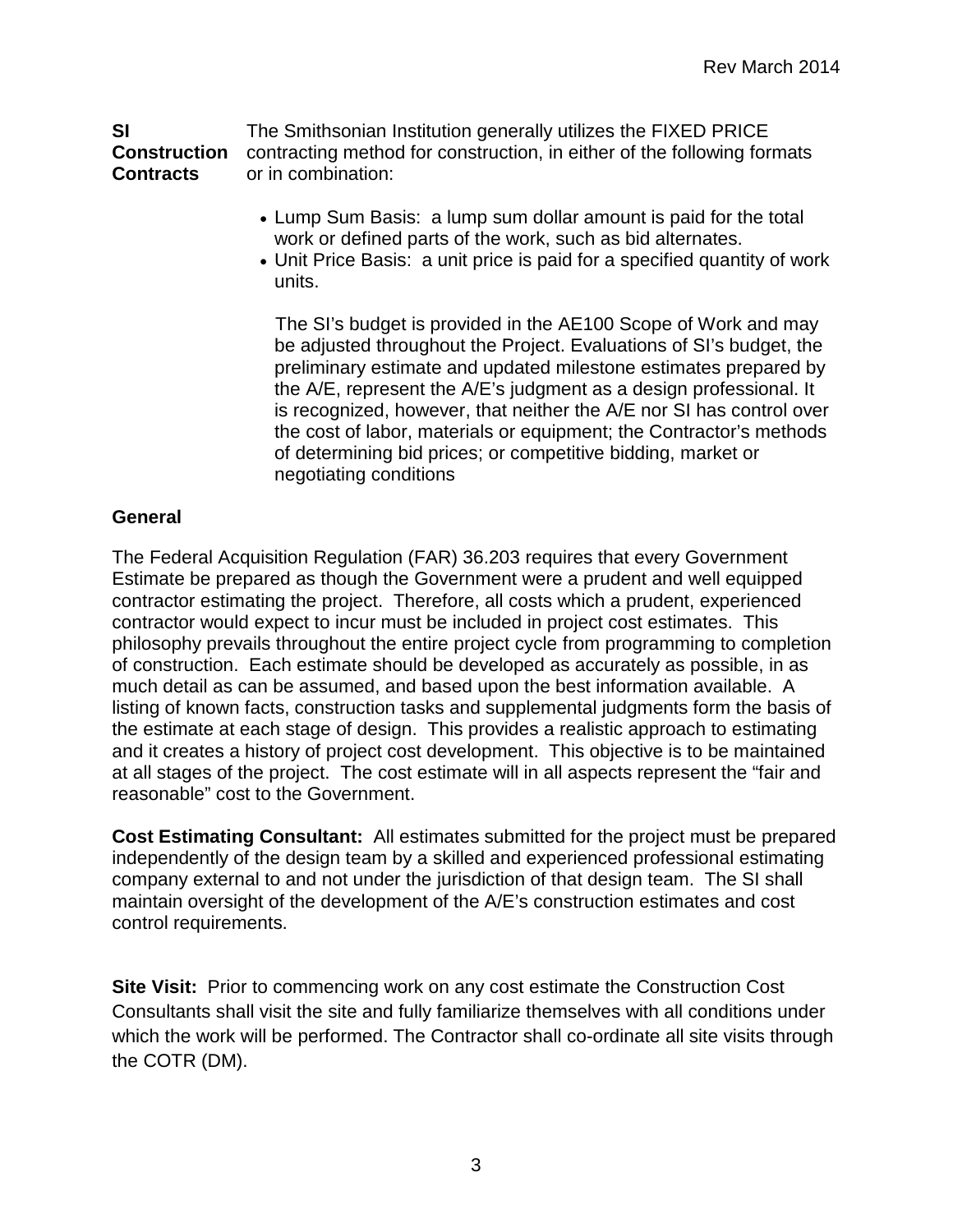# **Detailed Estimate Development**

# **A. Estimating Format and Standards**.

- 1. **Uniformat II:** All construction cost estimates shall be prepared using the estimate systems categories and levels of detail specified within Uniformat II (ASTM-E1557-09).
- 2. **ASTM E-**E1804-07: Unless otherwise directed by the SI, adhere to the Design Phase definitions and required Uniformat II design/level requirements specified within *Standard Practice for Performing and Reporting Cost Analysis During the Design Phase of a Project, ASTM E-E1804-07*.

# **B. Estimating Software**.

- 1. **Computer Assisted Estimating**: The SI requires the use of computer assisted estimating software for all construction cost estimates prepared for its projects.
- 2. **Projects valued greater than \$1 Million**: All construction cost estimates for projects valued at over \$1 million shall be executed using U.S. Cost's "*SUCCESS ESTIMATOR*" estimating software. The estimator shall preserve all settings and linkages supporting Uniformat II to CSI Masterformat pricing coding so that either report can be run later.

A download of the *SI Success Cost Management Estimating and Report Template* will be made available. **Contact the SI COTR for direction**. Do not reformat or revise the standard SI Success Estimator (.pwz) template file without the expressed prior approval from the SI COTR.

**The SUCCESS estimating software and commercial database(s) are NOT provided by SI. The SI SUCCESS Cost Management Estimating and Report Template IS provided by SI**

3. Projects valued less than \$1 Million: Obtain the approval of the SI COTR prior to using software other than "Success". For construction cost estimates for projects valued less than \$1 Million, especially those that involve limited time and material quantities, estimates may be executed using standard MicroSoft "Excel" spreadsheets. Do not reformat or revise the standard S.I. MS Excel (.xlsx) file without the expressed prior approval from the S.I. COTR. Download the MS Excel *[SI Construction Cost Estimate](https://www.sifacilities.si.edu/ae_center/docs/ae_spec_conds/SI-Cost%20Est%20Form-CSI%2033%20Divisions%20OPDC.xls)* template at: [https://www.sifacilities.si.edu/ae\\_center/docs/ae\\_spec\\_conds/SI-Cost%20Est%](https://www.sifacilities.si.edu/ae_center/docs/ae_spec_conds/SI-Cost%20Est%20Form-CSI%2033%20Divisions%20OPDC.xls)

20Form-CSI%2033%20Divisions%20OPDC.xls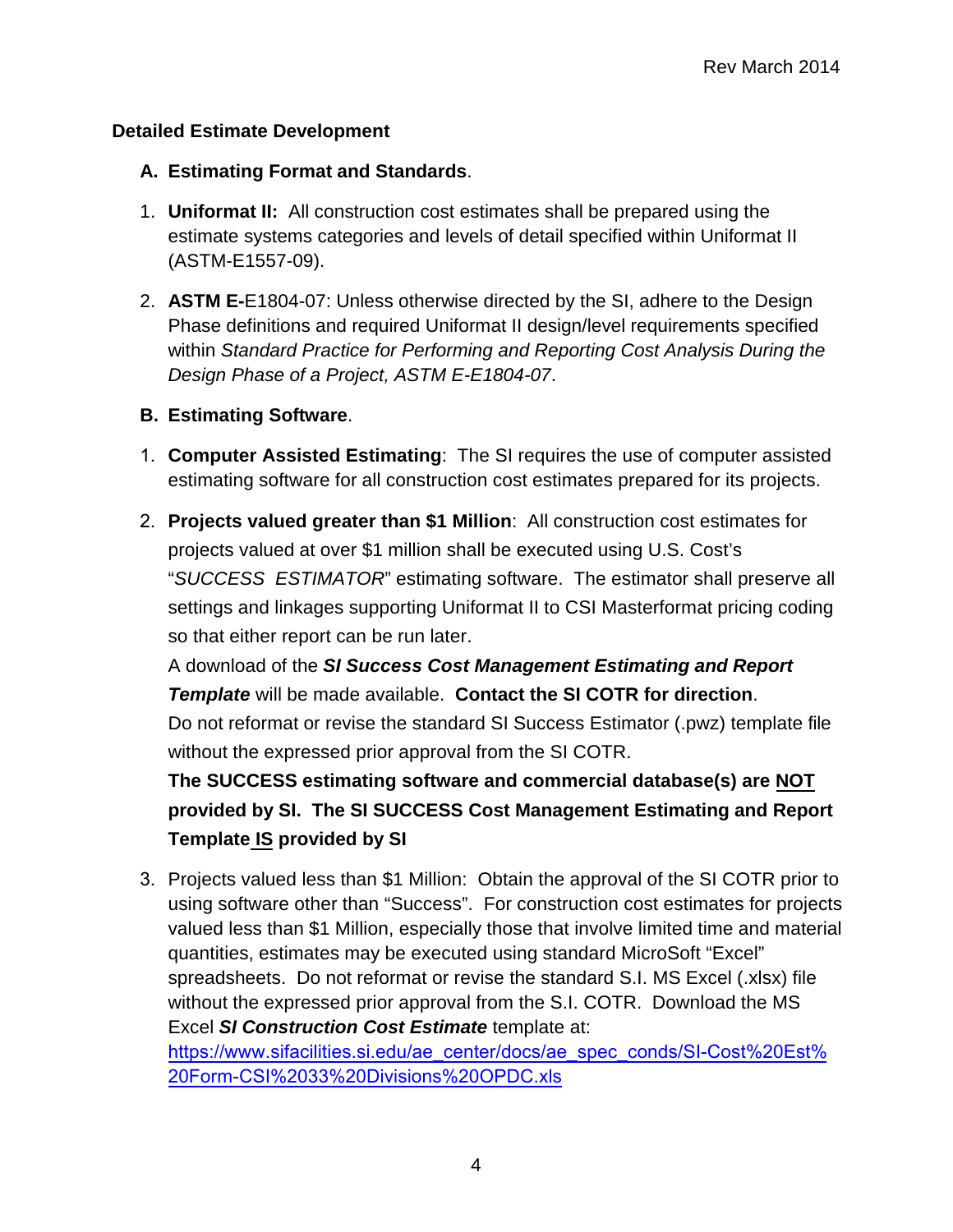# <span id="page-6-0"></span>**Preliminary Budget Estimates (Planning).**

Preliminary project budgets are established by estimating facilities construction costs as well as line items for related fees, contingencies and other project costs. As programming and preliminary design information becomes available, the preliminary project budget estimate may be refined and updated. Preliminary Project Budget Estimates are used by the Smithsonian in long-range project planning and serve as the basis for funding requests. The following format is generally used:

**Preliminary Project Budget Estimate**: Building systems estimates utilizing Uniformat II and indicating costs for building construction (architectural + major engineering systems) and site development. Various multipliers or line items are included for: architect/engineer fees, construction management and inspection fees, furniture, furnishings and equipment, move-in and occupancy, escalation, and design and construction contingencies.

A **Project Prospectus** for major new construction often includes an estimate of First Year Program Expenses and an estimate of Annual Operating Costs as well as the Preliminary Project Budget Estimate described above. Requirements for the preparation of these Annual Operating Costs will be outlined in the Scope of Work for the Project Prospectus.

### **Project Budget Estimate Based on Concept or Schematic Design:**

When an estimate based on concept or schematic drawings is required, the A/E shall prepare a Project Budget Estimate in a format similar to the Preliminary Project Budget Estimate described above. Depending on the level of detail available in the drawings, direct costs subtotals are arrived at by estimating the building systems in Uniformat II format. Augment Uniformat II level 2 estimates with additional detail, to the fullest extent possible, as follows:

- i) under mechanical provide separate identifiable costs for HVAC, plumbing and fire suppression.
- ii) under electrical provide separate identifiable costs for service and distribution, lighting, power and special electrical.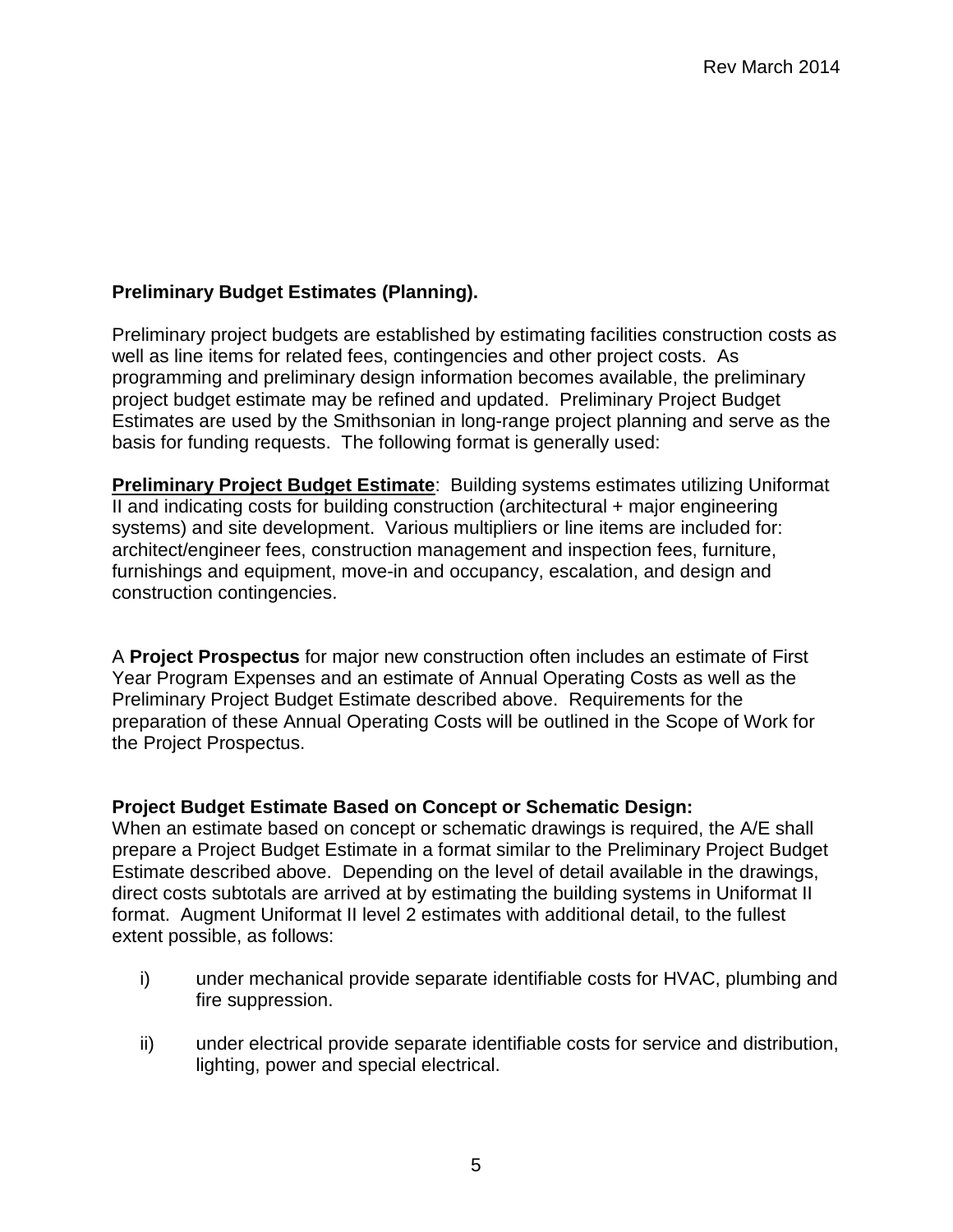Provide a methodology to create assemblies of cost. These assemblies shall define assumptions made and shall reflect the assumed units of measure and include materials, labor and equipment in unit breakouts. Records of project assemblies shall accompany the report and shall be entered into the SUCCESS system with the appropriate project work breakdown structure.

The following indirect costs shall also be considered and included as appropriate:

- design development contingency,
- material and labor burden,
- overhead and profit,
- prime commission on subcontract work,
- escalation to the mid-point of construction,
- area factor,
- site factor and logistics (if applicable),
- general and supplementary conditions,
- Performance Bond, Liability and Builder's Risk Insurances
- A/E fees,
- construction management and inspection fees,
- construction reserve contingency.

Line items are also included for furniture, furnishings and equipment, security devices and special equipment as applicable or as directed by SI.

### **Construction Cost Estimates Based on Design Development and Construction Documents:**

Construction cost estimates are prepared throughout the design process, increasing in detail as the design develops from Design Development through Construction Documents to submission of the Final Documents. A construction cost estimate is a required deliverable along with each design submission (always at 35%, 65% and Construction Bid Set; sometimes an intermediate estimate is required). This helps ensure that the design is within budget and targets problem areas in cost which could affect final design. The requirements for Construction Cost Estimates are as follows:

- 1. **Design Development (35%):** Prepare the Design Development estimate using Uniformat II Level 3 based on design development floor plans, outline specifications for principal materials, finishes and building systems and typical unit costs for structural, mechanical and electrical systems. Provide allowances for materials or systems not yet defined.
- 2. **Construction Documents (65%, Intermediate, and Construction Bid Set):** Milestone design phase estimates shall ordinarily be submitted at 65%,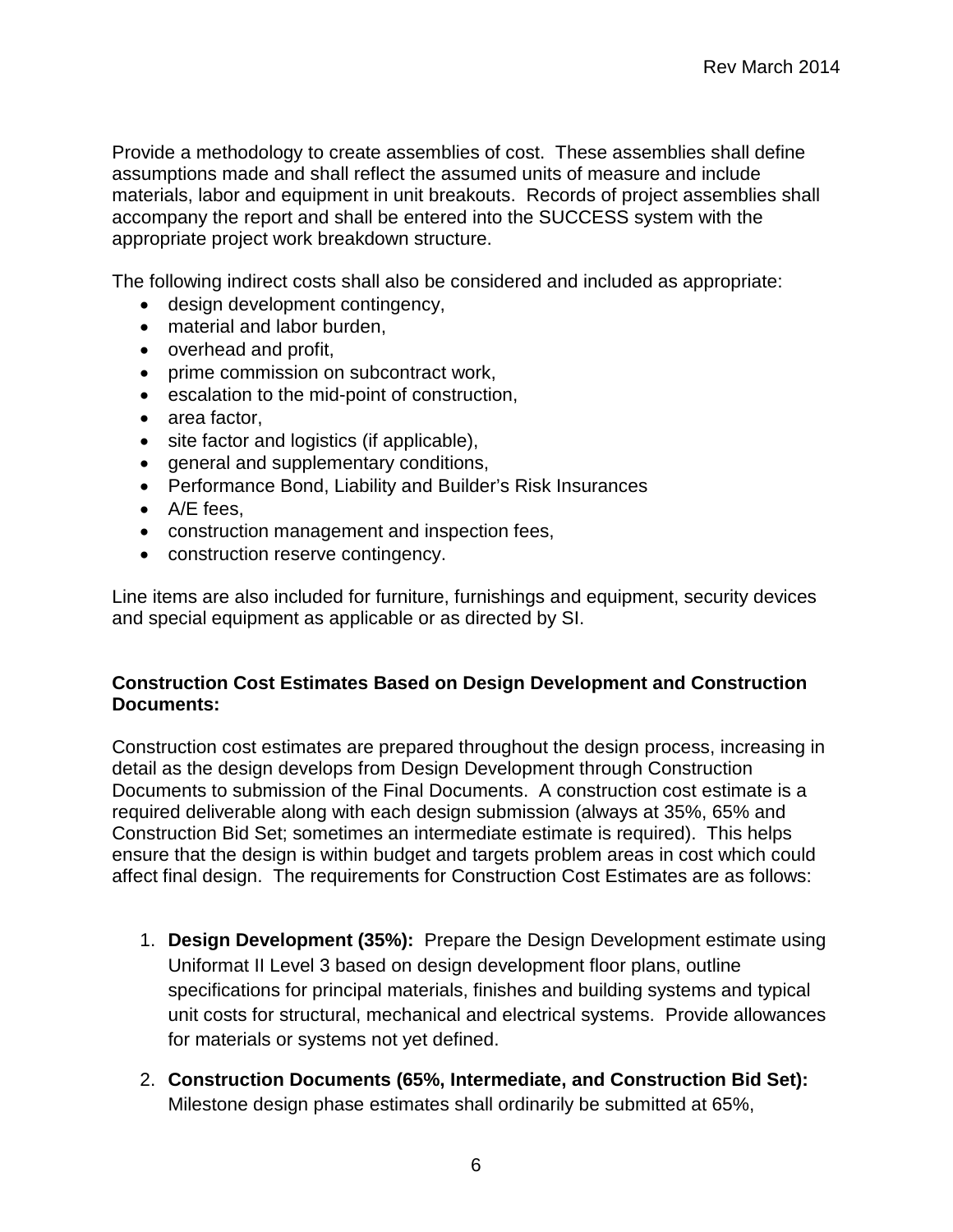Intermediate and Construction Bid Set. Levels of completion for construction document phase estimates shall conform to Uniformat II Level 4. Lump sum pricing shall be held to a minimum. Project cost control will be maintained to appropriate limits through the development of the project cost estimates. Complete and detailed line item estimates for Division 1 – General Requirements, shall be provided with all construction document phase estimates.

## **Costs.**

**General:** The SI will identify the contracting method and execution strategy to be used for the project delivery. The pricing method applicable to the project delivery method shall be selected:

**Direct Costs**: direct material and labor costs for the prime and all subcontractors

**Indirect Costs**: material sales tax (if applicable) and labor burden; overhead; profit; prime commission on subcontractor work; design contingency\*; escalation to the mid-point of construction; area factor; site factor (if applicable) general and supplementary conditions; bond and insurances.

**Mark -Up:** Calculate mark-ups for the General Contractor in the following hierarchical sequence for all submission phases:

# **a. Direct Costs.**

Labor Burden

Sales Taxes

### **b. Indirect Costs**

Sub-Contractor

General Contractor

Bond and Insurances

Design Development Contingency

Escalation

# **c. Total Estimated Construction Cost**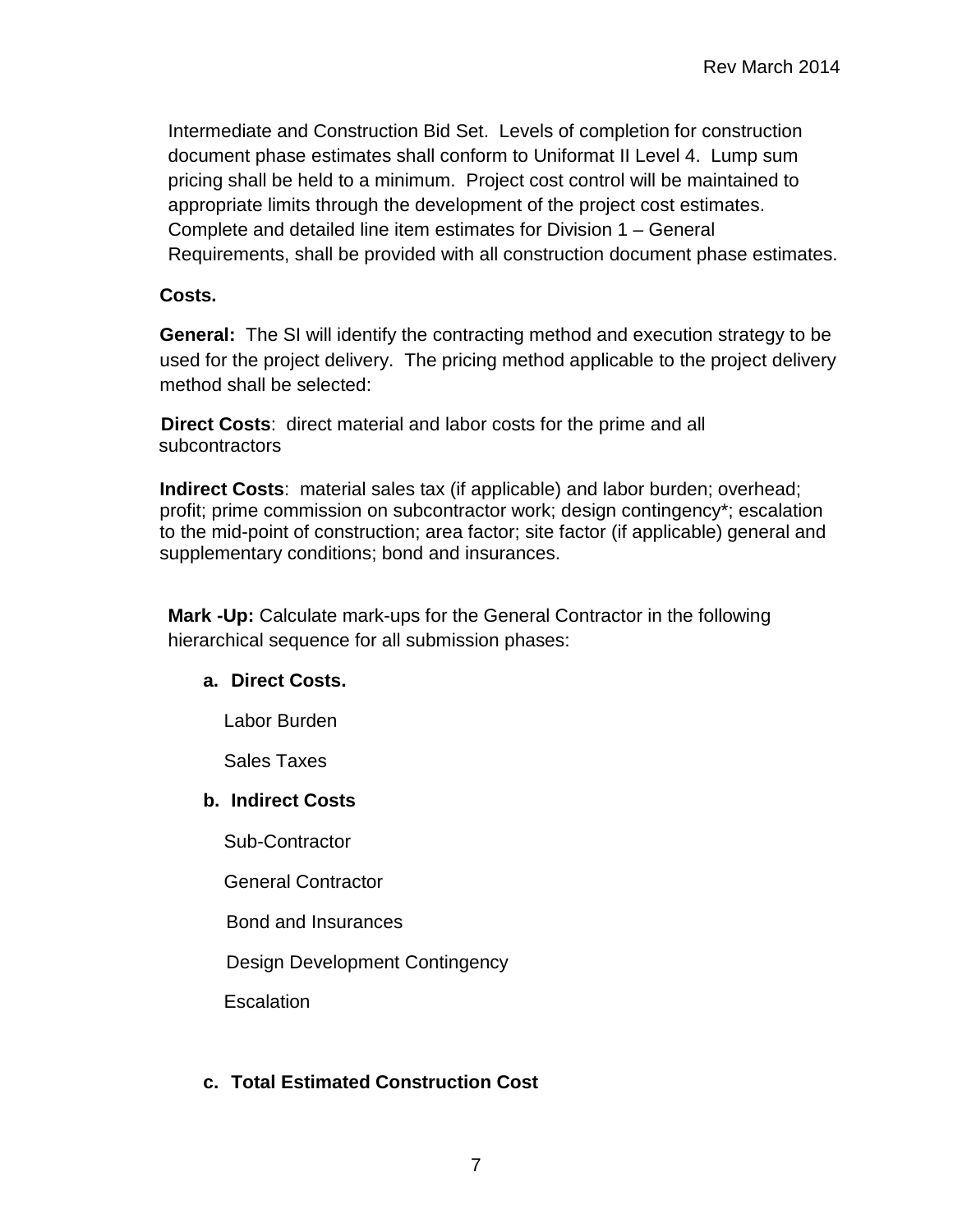<span id="page-9-0"></span>**Life Cycle Cost Analysis (LCCA):** Where the performance of Life Cycle Cost Analysis forms part of the scope of work or is being offered in support of proposed design options the following guidelines shall be used.

#### Life Cycle Cost Analysis (LCCA) Guidelines

#### Selection of Useful Life Parameters

A thirty year (30) useful life is to be used unless otherwise specified on a case by case basis.

#### Discount/Interest Rate

A discount/interest rate of 3 percent is to be used unless otherwise specified.

#### Recommended Approaches

The two most frequent methodologies used to calculate LCCA are annualized costs and present worth costs. Both methods will arrive at an equivalent answer for selection of alternatives. SI recommends the use of the present worth method of Life Cycle Cost Analyses of competing alternative design solutions. The present-worth method requires the conversion of all present and future expenditures to a base line of today's costs. Initial costs are already expressed in present worth.

#### Impact of Escalation:

Department of Energy (DOE) guidelines for escalating future cost increases for fuel will be followed. Indices are prepared by the National Institute of Standards and Technology (NIST) for the DOE Federal Energy Management Program and published annually in NISTIR 85327325.

#### Economic Criteria:

The AE/consultant shall itemize the economic criteria as part of each LCCA analysis for reference in the final report of the VE study proceedings and results. The economic criteria shall clearly reference the values of key parameters and for all significant variables in LCCA analyses.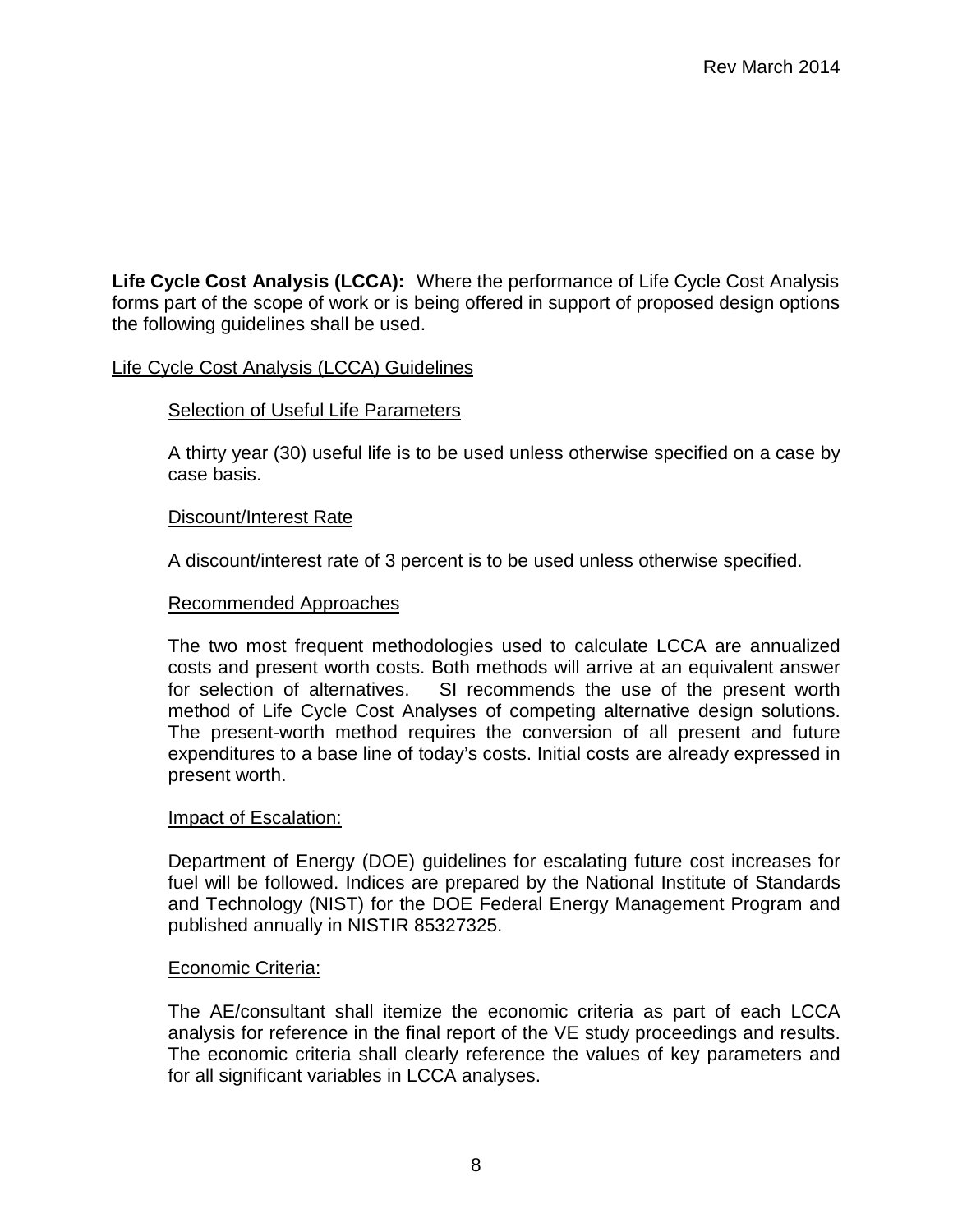### Technical Guidelines

An LCCA analysis should be undertaken when the design recommendation has significant impact on future costs. It must be emphasized that the analysis need only cover those items which vary between options under consideration. Items in common can be ignored.

### **Construction Phase Cost Estimating:**

When changes over \$100,000 are proposed to an existing construction contract, an independent Government Estimate (IGE) must be prepared by OPDC or its authorized consultant (A/E firm or Cost Estimating firm). The Government Estimate is compared to the Contractor's estimate of costs. The Contracting Officer must approve the Contractor's final Change Order proposal before "Notice to Proceed" is authorized. Only when no agreement in costs can be reached between the Contractor and the Smithsonian or when the cost cannot be estimated because of unknown conditions, will Change Orders be considered on a Time and Materials (T/M) basis. Use the standard MS Excel *[SI-Construction](https://www.sifacilities.si.edu/ae_center/docs/ae_spec_conds/SI-Cost%20Est%20Form-CSI%2033%20Divisions%20OPDC.xls) Cost Estimate* template in CSI format, which includes complete, detailed cost itemization and cost summary, and is available at; [https://www.sifacilities.si.edu/ae\\_center/docs/ae\\_spec\\_conds/SI-Cost%20Est%20Form-](https://www.sifacilities.si.edu/ae_center/docs/ae_spec_conds/SI-Cost%20Est%20Form-CSI%2033%20Divisions%20OPDC.xls)CSI%2033%20Divisions%20OPDC.xls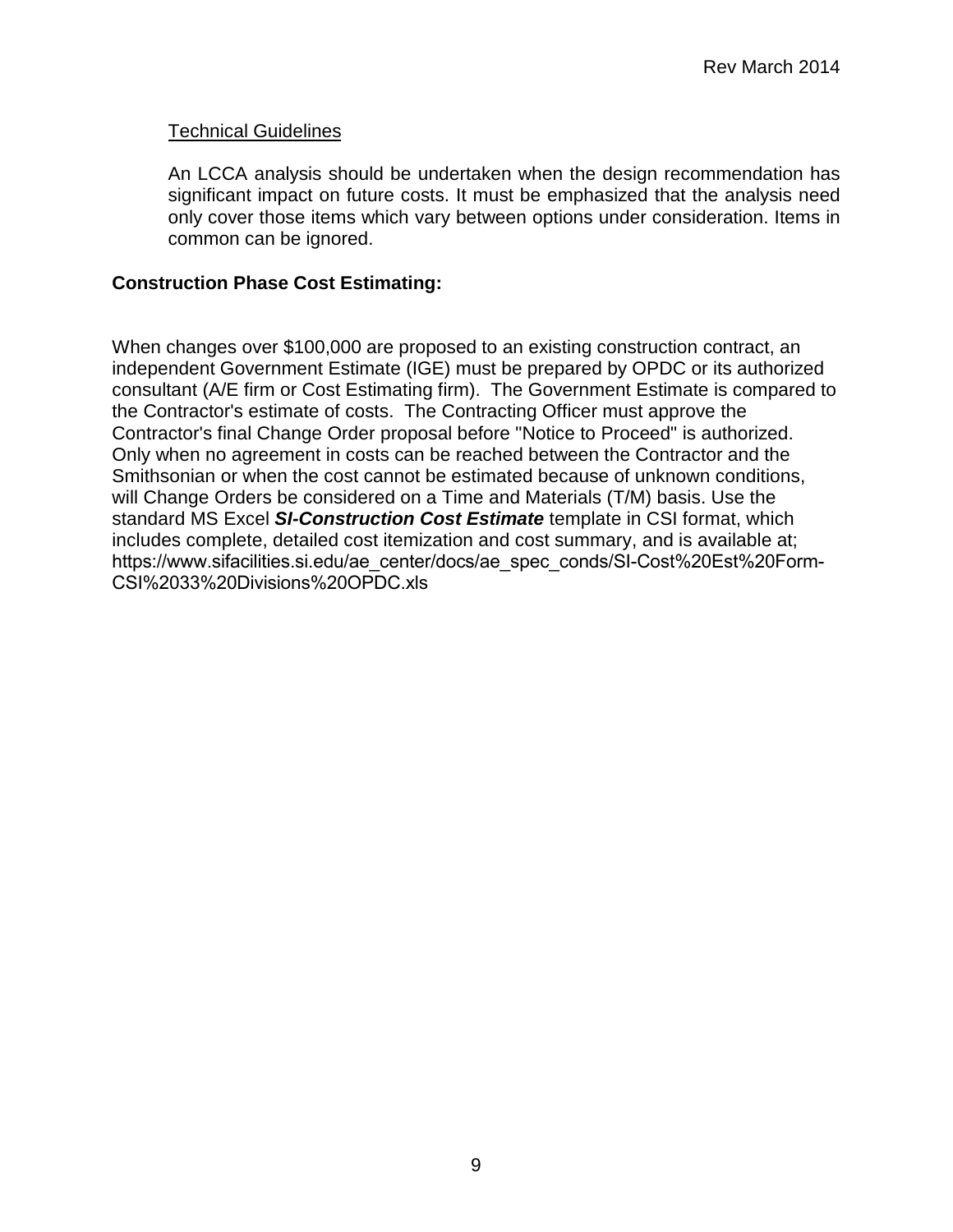### **Definition of Estimate Cost Factors**

**OFEO Criteria** The OFEO Cost Engineer, in agreement with the Office of Contracting (OCON), establishes and maintains guidance criteria for use by A/E's in the preparation of estimates.

> In preparing cost estimates, the A/E shall be permitted to include contingencies for design, bidding and price escalation; to determine what materials, equipment, component systems and types of construction are to be included in the Contract Documents; to make reasonable adjustments in the program and scope of the Project; and to include in the Contract Documents alternate bids as may be necessary to adjust the estimated Cost of the Work to meet SI's budget. The A/E's cost estimate shall be based on current area, volume or similar conceptual estimating techniques.

**Wage Rates** A current list of Davis-Bacon wage rates, prepared by the US Department of Labor, can be accessed at<http://www.wdol.gov/dba.aspx> for all geographic areas where the Smithsonian Institution (SI) has construction activity. These wage rates are used in determining the minimum direct labor costs on federally funded projects.

> The wage rates used should be included, or otherwise identified, in the estimate or estimate report.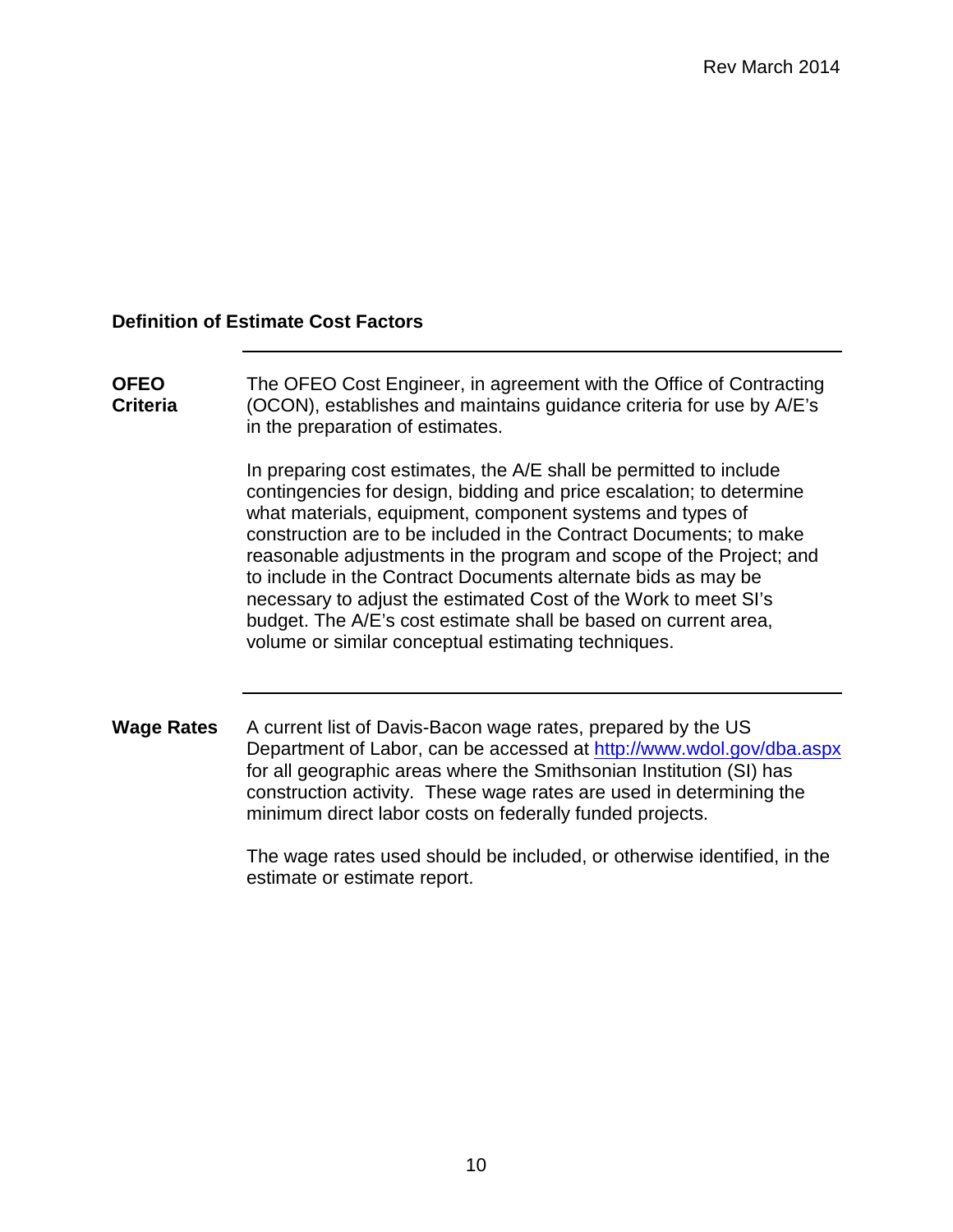#### **Material Tax and Labor Burden**

Material Tax and Labor Burden is composed of:

- 
- 1. Material and equipment taxes as applicable.
- 2. Labor Burden for supervisory personnel (salaried people working in field and office) shall consists of:
	- Social security and Medicare taxes
	- Federal unemployment taxes (FUTA)
	- State unemployment taxes
	- Major medical, pension, vacation, disabilities and any other additional benefits provided by the employer
	- Workmen's compensation
	- General and Excess liability
- 3. Labor Burden for Craft Labor (covered by wage scales) shall consists of:
	- Social security and Medicare taxes
	- Federal unemployment taxes (FUTA)
	- State unemployment taxes
	- Health, welfare and pension (fringes)
	- Workmen's compensation
	- General and Excess liability

| Generally, estimates shall show appropriate additions to the direct cost<br>of the work for overhead and profit for both the Prime (General<br>Contractor) and all Subcontractors. The A/E shall determine the level<br>of overhead by considering the size and complexity of the project, risk<br>factors and current local market conditions. When lump sum quotes<br>from subcontractors are shown in the estimate they shall be fully<br>inclusive of overhead and profit. |  |
|--------------------------------------------------------------------------------------------------------------------------------------------------------------------------------------------------------------------------------------------------------------------------------------------------------------------------------------------------------------------------------------------------------------------------------------------------------------------------------|--|
| Generally, the Prime Contractor is allowed a commission (mark-up) on<br>subcontractor work. The A/E shall use his experience and current local<br>market conditions to establish the appropriate level of this mark-up.<br>This factor may be adjusted at the discretion of the OFEO Cost<br>Engineer or OCON.                                                                                                                                                                 |  |
| As required by the FAR the A/E will include escalation from the date of<br>the estimate to the mid-point of construction. The escalation factor and<br>mid-point of construction shall be enumerated in the estimate.                                                                                                                                                                                                                                                          |  |
|                                                                                                                                                                                                                                                                                                                                                                                                                                                                                |  |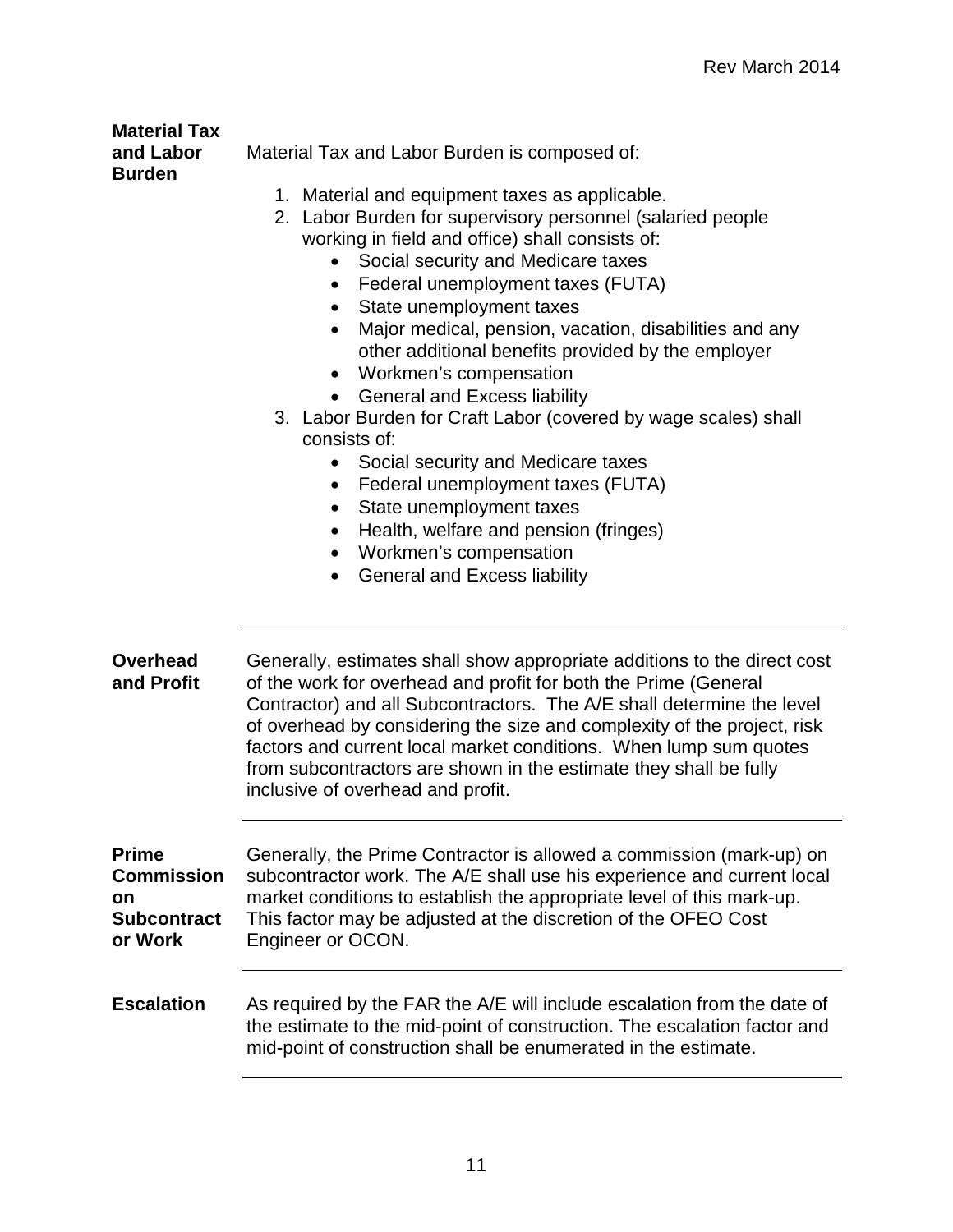**Area Factor** This represents an adjustment to costs for material and labor outside the Washington, DC, metropolitan area. These area factors may be derived from acceptable historical cost indices, such as Engineering News Record and R.S. Means City Cost Index. Washington, DC, is to be used as the baseline (factor 1.00).

**General and Supplementary Conditions** This is a variable component taking into account the various requirements of generic and project-specific conditions. This may include: mobilization and demobilization; personnel/property protection and barricades; ingress and egress to the site; demolition and removal of debris; testing; contractor and guard overtime; off-hours work; supervision; project management; field office; office overhead; construction equipment and any other condition affecting the Contractor's ability to perform the Work.

> Complete and detailed line item estimates for General and Supplementary Conditions shall be provided with all construction document phase estimates.

**Bonds and Insurances** The A/E shall estimate and include the cost of all Bonds and Insurances the contractor is required by contract to possess. The estimate shall show these amounts as separate line items.

**Design Development Contingency** The A/E shall provide a design development contingency considered reasonable for that stage of design development. The A/E shall provide the rationale to support this contingency in his qualifications statement.

> Design Development Contingency lowers in value as the project design advances and the scope definition is further refined. As a general rule SI uses the following values:

*Schematic*: Provide a contingency of 20-25%

*Design Development***:** Provide a contingency of 10-15%

*Construction Documents*: Provide a contingency of 10% reducing to 0% at final completion of construction documents.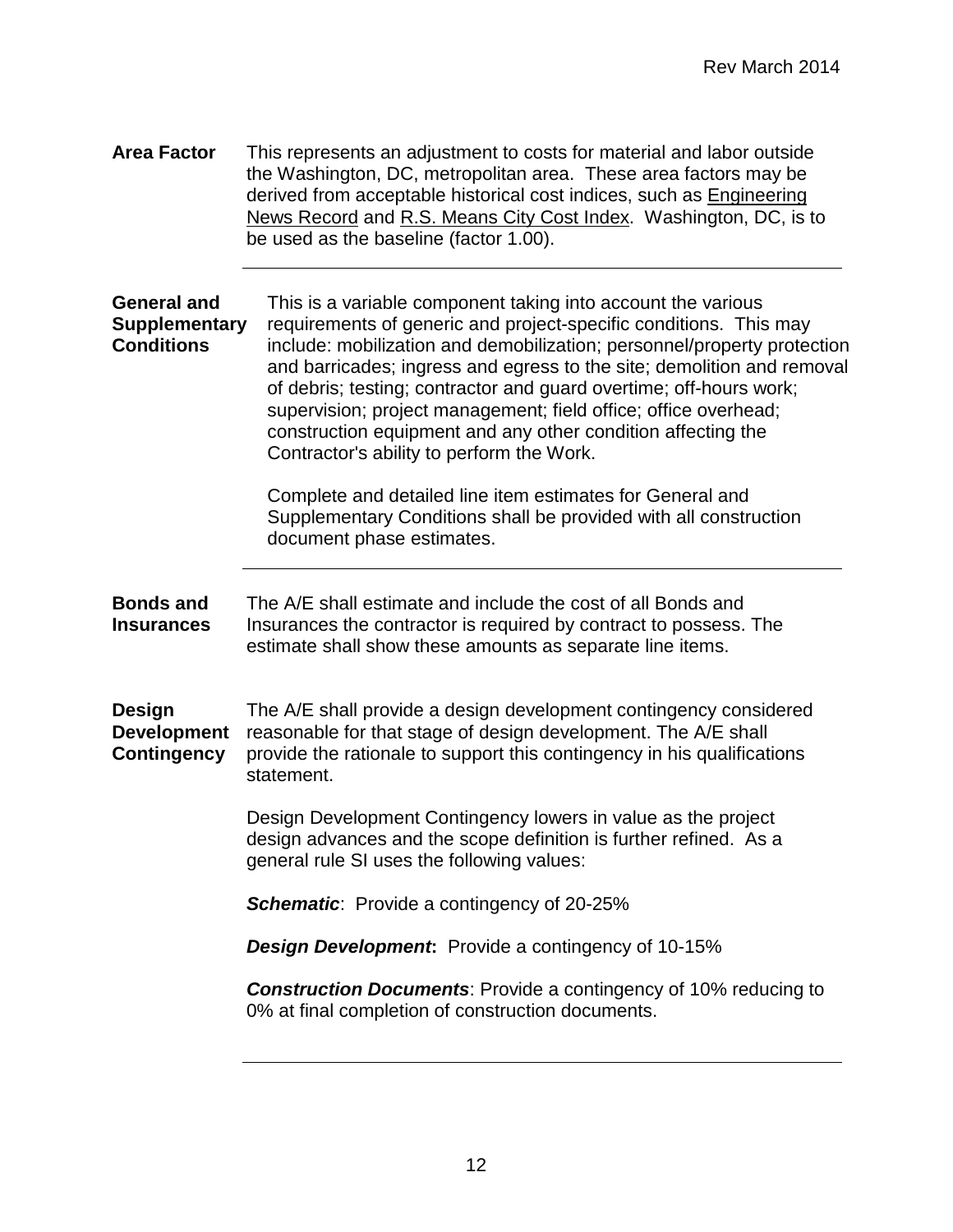**Construction**  This is a variable markup that typically ranges from 5% to 20% in a **Contingency** Project Budget Estimate to allow for a construction reserve to cover unforeseen and unknowable circumstances particular to the project that occur during the construction phase.

> *Typically SI will carry the Construction Contingency "below the line" and the AE is not expected to include this in his estimates unless directed otherwise.*

If SI's budget at the conclusion of the Construction Documents Phase Services is exceeded by the lowest bona fide bid or negotiated proposal, SI shall:

- 1. give written approval of an increase in the budget for the Cost of the Work;
- 2. authorize rebidding or renegotiating of the Project within a reasonable time;
- 3. terminate the Project;
- 4. in consultation with the A/E, revise the Project program, scope, or quality as required to reduce the Cost of the Work; or
- 5. implement any other alternative.

If SI chooses to proceed, the A/E, without additional compensation, shall modify the Construction Documents as necessary to comply with SI's budget at the conclusion of the Construction Documents Phase Services, or the budget as adjusted. The A/E's modification of the Construction Documents shall be the limit of the A/E's responsibility.

#### **Estimate Formats and Procedures**

**General Formats** All estimates shall consist of back-up **worksheets** and a cover **summary** sheet. The worksheets for construction and proposed change estimates shall organize item descriptions according to Uniformat II.

**Procedures** A/E's shall consult with the OFEO Cost Analyst prior to beginning design projects. Historical data, cost factor information and other guidance criteria will then be made available. In addition, the A/E may also obtain MS EXCEL spreadsheet files with standard OFEO estimating formats.